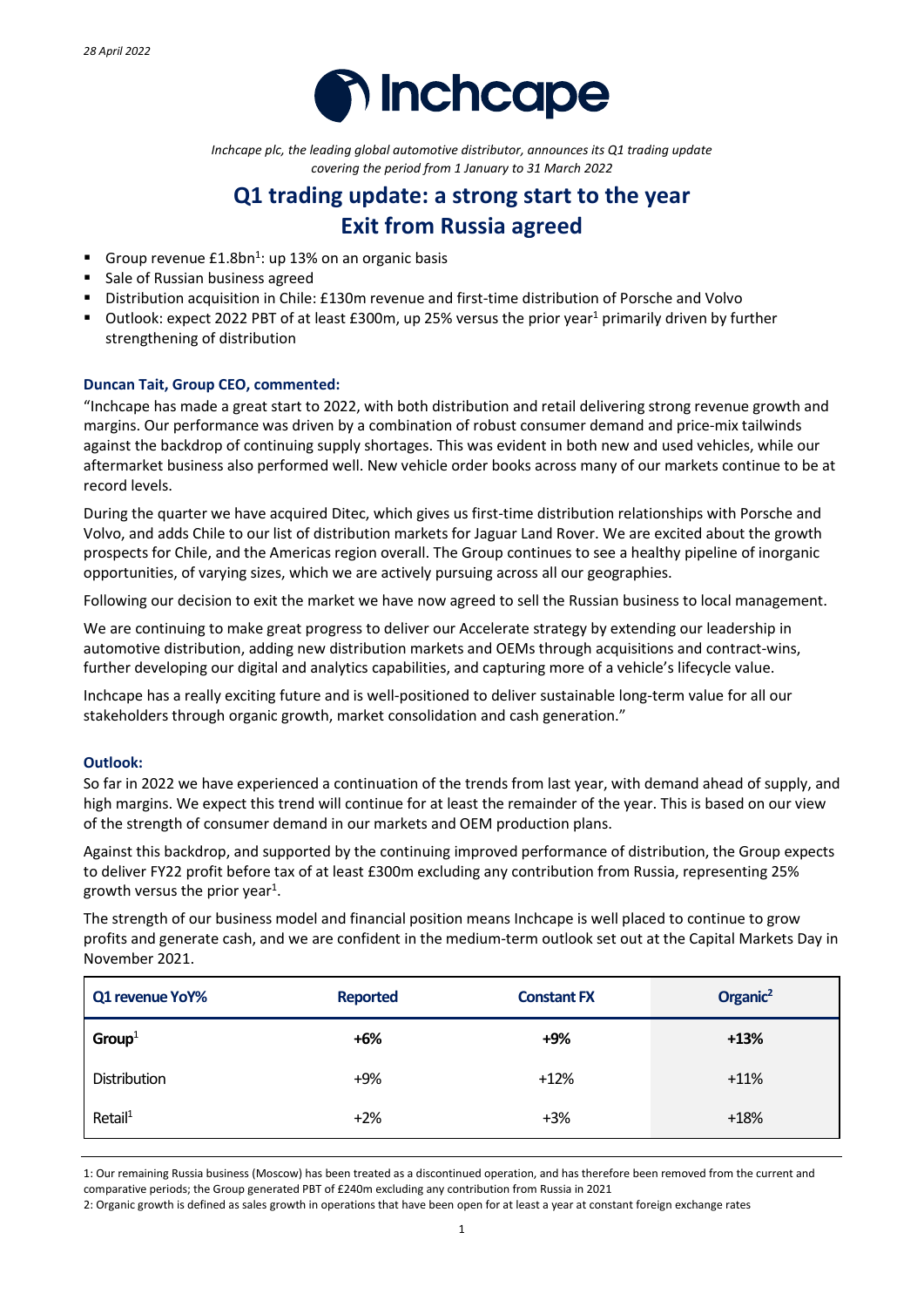# **Update on Russian operations**

We have agreed the sale of our Russian business to local management, led by the current CEO and CFO. We believe that this outcome best serves the needs of our OEM partners while allowing for continuing employment of our Russia based colleagues. Closing is expected to occur during May 2022.

Payment of the purchase price of  $\epsilon$ 76m (£63m)<sup>3</sup> is deferred and will be satisfied over a period of 5 years through annual instalments. The proceeds of sale will be invested in the growth of our core distribution business. Inchcape has no intention to re-enter the market, however there is a call option in place which would enable it to benefit from any increase in value of the business over the next 7 years, particularly in the event of its onward sale.

In 2021, after the sale of our retail operation in St Petersburg, our remaining Russian business, comprising retailonly operations mainly for BMW Group, Jaguar Land Rover, Toyota and Volvo in Moscow, generated revenue of c.£740m and profit before tax (pre-exceptionals) of £47m, driven higher by unprecedented vehicle margins. Prior to the pandemic profitability peaked at c.£10m. Gross assets at the end of 2021 were £179m. As at the end of Q1 the business had net assets of £112m.

The disposal will crystallise an exceptional non-cash loss before tax of c.£240m, of which c.£140m<sup>4</sup> is due to accumulated foreign exchange translation losses. Our remaining Russia business is accounted for as a discontinued operation in 2022.

### **Channel review**

*The commentary that follows covers the period from 1 January to 31 March 2022. Unless otherwise stated, all figures are quoted on an organic basis.*

During the quarter, Group revenue increased 13% year-on-year, with Distribution up 11% and Retail up 18%. In the prior year, several markets were impacted by pandemic related restrictions which weighed on the comparative period. In absolute terms, the Group's overall performance improved versus Q4 2021, with a particularly strong performance in both the Americas and in Europe.

In Distribution, revenue was ahead of the prior year and above Q4 2021, with Aftermarket continuing to support performance against the backdrop of lower vehicle supply. Performance within the regions was broadly consistent with the second half of 2021; where we grew strongly in the Americas and in Europe.

In Retail, the strong revenue growth is largely owing to the impact of pandemic related restrictions in the UK on the comparator.

| <b>Distribution</b> | Q1 organic revenue YoY%: +11% |
|---------------------|-------------------------------|
|                     |                               |

### **Asia**

 The continued impact of pandemic related restrictions in Hong Kong and limited licence availability in Singapore was partially offset by encouraging growth in our other markets

### **Australasia**

 $\blacksquare$  Robust aftermarket performance – continued low levels of vehicle supply

**Europe**

**Strong market share performance across key European markets** 

### **Americas & Africa**

- **Strong performance across all major markets in the Americas**
- Africa continued to perform well

# **Retail Q1 organic revenue YoY%: +18%**

### **UK & Europe5**

Strong growth in UK despite low vehicle supply, as it lapped a pandemic impacted period

5: UK and Poland

<sup>3:</sup> Purchase price fixed in EUR at recent exchange rate

<sup>4:</sup> Based on prevailing exchange rates, and therefore subject to change